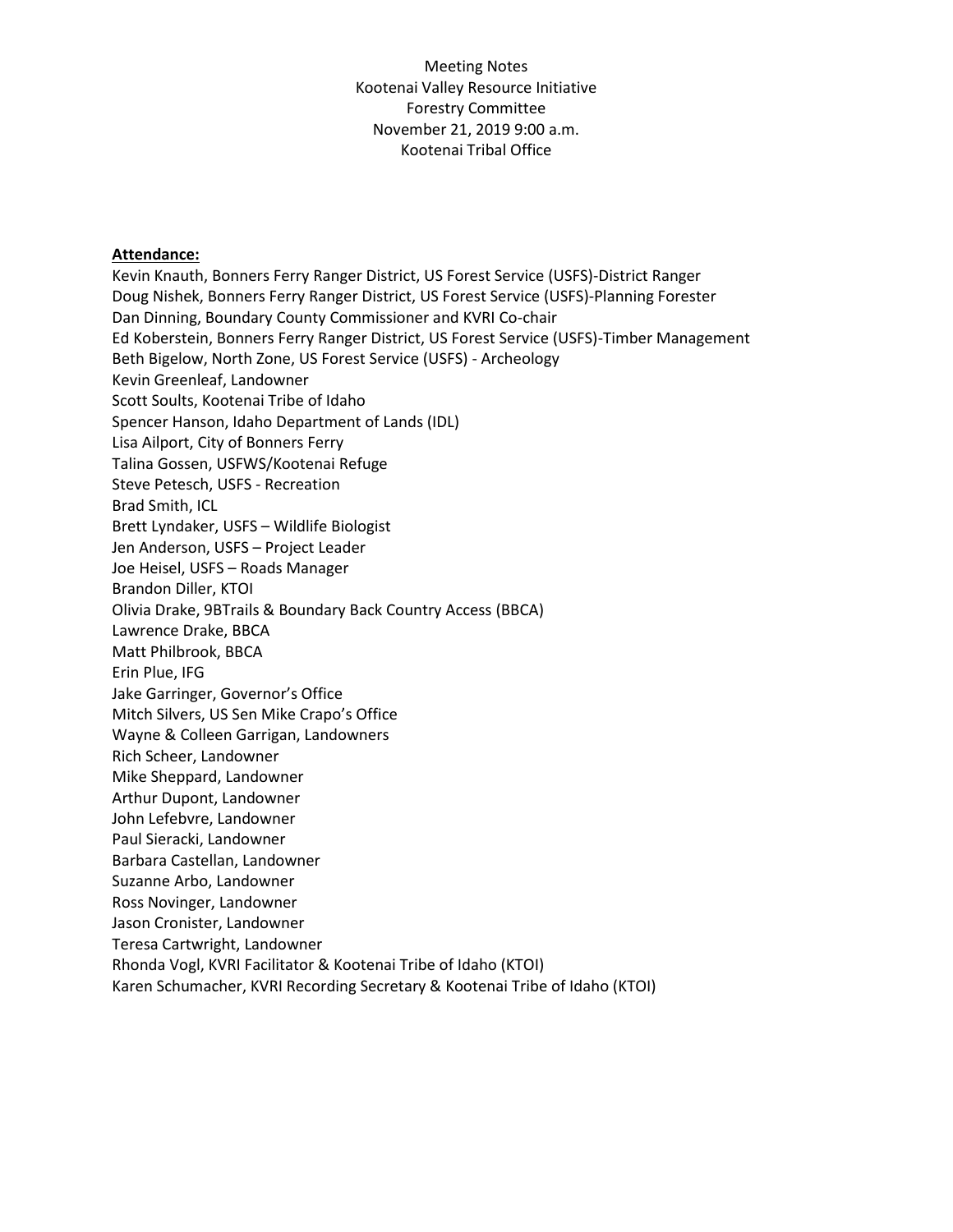## **Opening:**

Rhonda Vogl opened the meeting and welcomed everyone. She informed the group that the meeting would be covering the Westside Restoration Project. The intent for these meetings is to provide transparency and opportunity for input and involvement by the general public. Introductions followed.

Kevin Knauth thanked all attendees for turning out and voiced his appreciation for the assistance from KVRI. All projects go through a number of stages. Forestry/Restoration projects utilize KVRI to help plan the way through the process. Prior to doing work they are required to go through an analysis (NEPA) (National Environmental Policy Act). Any proposal requires a hard look at impacts, like on watersheds. The Westside Restoration Project is a process with many steps. The complexity of the project and the resource areas of specialty that are supported by Forestry include fuels, wildlife, aquatics, hydrology and wetlands.

The drawing of a polygon begins the process of looking at opportunities on the landscape to do as much good work as possible.

The work that they are hoping to accomplish cannot be accomplished with just the funding from the government. Timber sales allow for bridging the funding gap.

Good timber sale purchasers work with the Forest Service and are integral to helping make the overall process work.

NEPA guides the process that the Forest Service follows and provides checkpoints for the restoration process. Vegetative and fuels reduction operations usually result in timber sales.

There are a number of check points early in this process. One is the work with KVRI in meetings at which a number of things may be brought into consideration. Field trips are integral to allow for ideagenerating early in the process, and for inclusion in the effort. The field trip in early August was well attended and resulted in a number of ideas. It's vital to have those ideas early on because it's very difficult to go back once the project has been created. The difficulty can be compared to trying to put a chimney in place after a house has roofing material already on.

Check points include meetings like this. The plan begins with a determination of what work can be completed by going through the different areas. The work of crawling through the woods (gathering field data for analysis) has been completed. Ideas of where the treatments are needed have been identified. All the ideas go on the map. This larger area or proposed treatment areas usually shrink down with the consideration of watershed health and sediment input, for instance, as well as with property owners' input.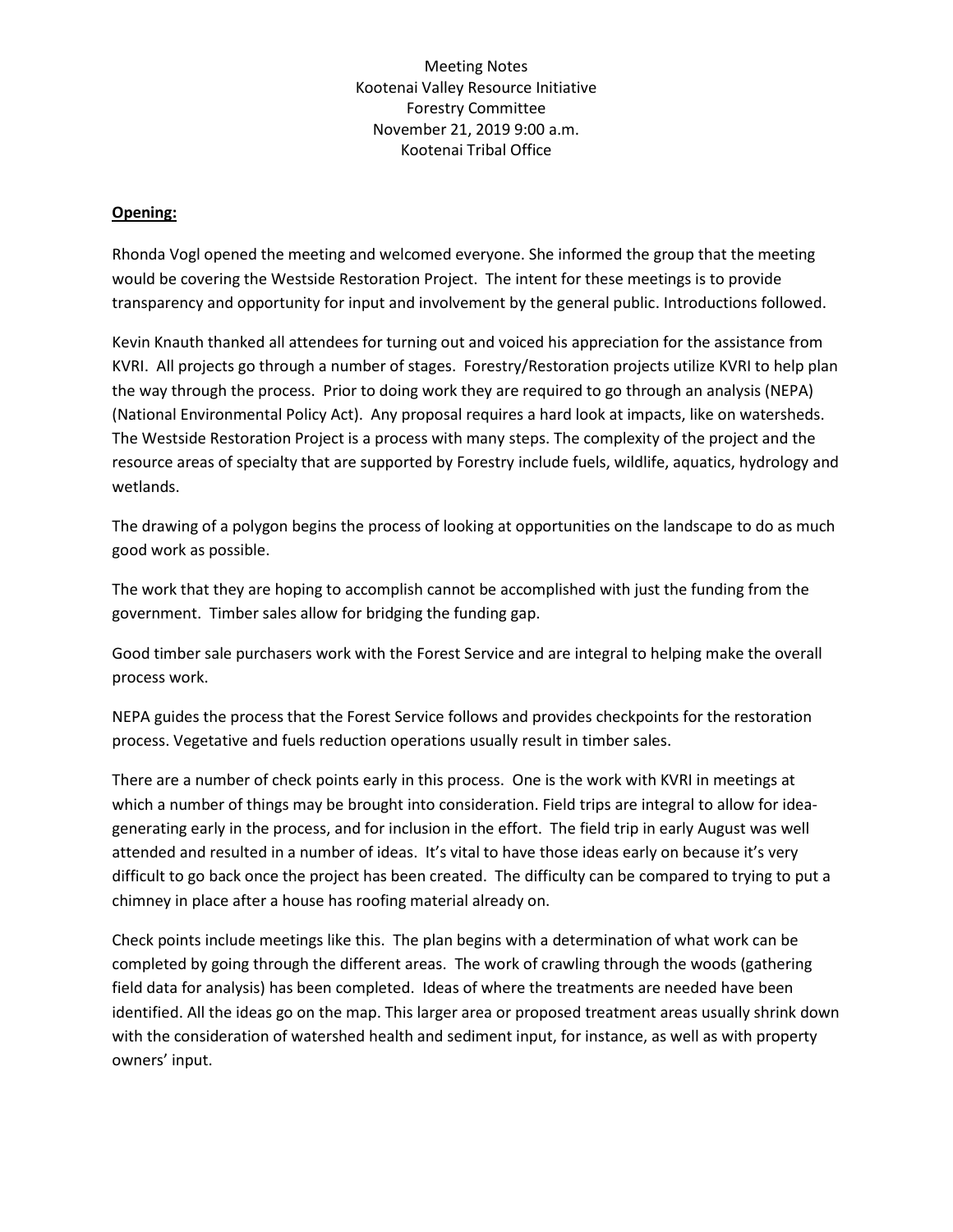The proposed action has been developed and the public will be asked to comment on the proposal during the public scoping period.

- Scoping is the initial proposed action for a project. o likely to occur mid-December.
- Scoping goes out for public comment for 30 days.
	- $\circ$  We will ask the public to read through and provide questions, suggestion and/or concerns.
	- o Early input is always better.
	- $\circ$  If public comments are made during the scoping process, they have what is termed standing for objections to the project later in the process.
	- o

Following that, the forest service will revisit with KVRI and review the overall plan and methodology.

A transportation analysis has been done to see which roads we would maintain and which roads are not in our system; and consideration is made for the probability of short term and long-term use. The questions are asked: what roads are out there; which roads will facilitate what is needed to be done and what access do we need long term? If a road is helpful for Forest Treatment, Fire Treatment, Suppression or Planting, it is kept.

Following planting, a particular road may not be needed for a while so the road goes into storage for 10 – 15 years.

The Forest Service is required to look at a minimum road system. There is only so much money available to maintain roads. Determining road choices relies on the cost of maintenance, risk of road failures and habitat security for grizzly bears. A consideration is given for what is available to determine what the minimum need is. Public input is helpful.

After analyzing public input on scoping, the Forest Service finalizes the proposed action and conducts an effects analysis.

Then a draft Environmental Assessment (EA) is developed and goes out to the public for another 30-day comment period.

Following the comment period on the EA:

- The FS will meet again with KVRI to review public comments.
- Comments are again accepted
- All suggestions are integrated as applicable into the Final Environmental Assessment; refining units, trails, road routes, etc.

A Draft Decision Notice (DN) and Finding of No Significant Impact (FONSI) documents are then created. These two documents are provided to the public and this period is referred to as the Objection Period. This is an opportunity for those who have already commented or made suggestions to resolve those concerns or objections.